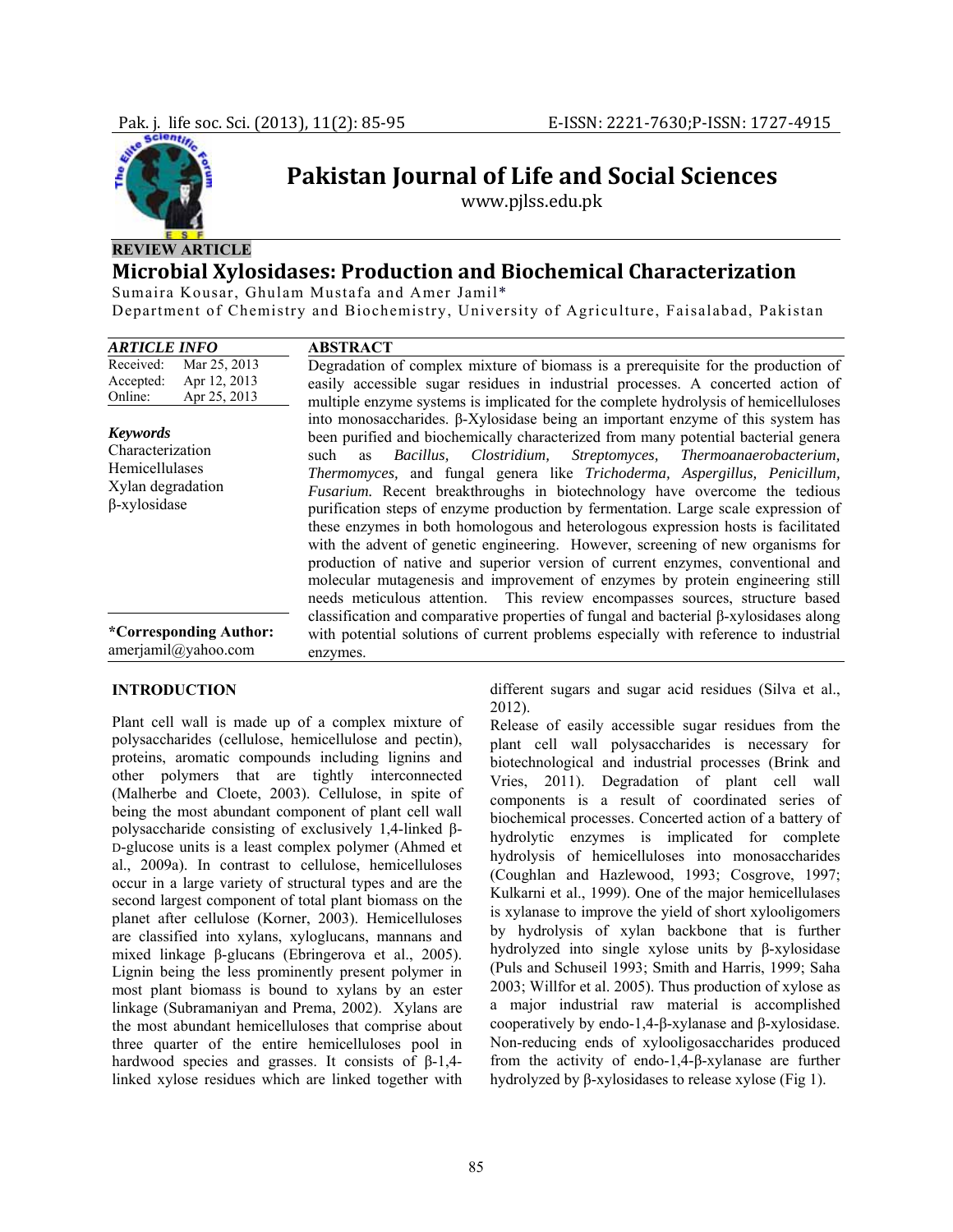

### **Fig 1: Schematic outline showing hemicellulose degradation by β-xylosidases which release xylose from xylobiose (a) and xylooligosaccharides (b)**

For production of ethanol fuels, xylose being abundant plant biomass is a significant economic resource.

Xylosidase is a group of enzymes in xylanolytic system that hydrolyzes complex  $\alpha$  or β linkages and heterogenous hemicellulose. The enzymes of this group are endo-1,4-β-xylanases hydrolysing 1,4-β-D-xylosidic linkages, endo-1,3-β-D-xylanase hydrolyzing 1,3-β-Dxylosidic linkages. Xylan 1,4-β-D-xylosidase or simply the β-xylosisdase being the most considerable enzyme of this review catalyzes the exo-hydrolysis of xylan at its non-reducing ends whereas 1,3-β-D-linkages are hydrolyzed by xylan 1,3-β-xylosidase at the nonreducing ends of xylan. Efficient enzymatic and microbial hydrolysis of xylanolytic substrates from waste plant material has generated demand of xylan degrading enzymes with different modes of action, novel activity and improved stability from some attractive source (Risna and Suhirman, 2002). Diverse and widespread world of microorganisms has been recognized as a source for screening the production of enzymes with novel and desirable characteristics specifically dedicated to degrade plant polysaccharides. However level of production and biochemical characteristics of a particular enzyme varies markedly between species and even between strains of the same species.

Although a number of β-xylosidases have been produced from a variety of sources including plant, animal and microbial sources, filamentous fungi have mostly been used for high productivity and stability of the enzyme for industrial applications. In this respect large scale commercial production of biocatalysts and their wide applications in biomass conversion, pulping

processes, food and textile industries is a considerable interest of applied research (Banerjee et al., 2010).

Considering xylosidase as an enzyme of commercial and metabolic importance, literature regarding biochemical and molecular characterization of the enzyme has not been detailed. This attempt addresses the updated information on characterization of the enzyme. Major emphasis of the review is on the comparative properties of different xylosidase sources.

# **Xylan; structure and xylanolytic enzymes**

Xylan is a heteropolysaccharide containing β-1,4 linked xylopyranose units at its backbone along with<br>substituent groups of acetyl. 4-O-methyl-nsubstituent groups of acetyl, 4-*O*-methyl-Dglucopyranosyl and α-arabinofuranosyl. Xylan, specific for its linear backbone of D-xylose monomers is found in secondary cell wall and is a constituent of several types of cells and tissues of all terrestrial plants. It accounts for 15-30% of hardwoods and 7-10% of softwoods having *O*-acetyl-4-*O*-methyl-D-glucuronic acid and arabino- 4-*O*-methyl-D-glucuronic acid residues respectively.

Heterogeneity and complexity of xylan requires a battery of cooperatively acting enzymes for complete hydrolysis of main-chain and side-chains. Two key enzymes of this system include endoxylanase (endo-1,4-β-xylanase, E.C.3.2.1.8) which randomly hydrolyzes xylan backbone by its depolymerisation and β-xylosidase (xylan-1,4-β-xylosidase, E.C.3.2.1.37) that converts xylooligomers produced by endoxylanase into xylose. α-glucuronidase (α-glucosiduronase, E.C.3.2.1.139),  $\alpha$ -arabinofuranosidase ( $\alpha$ -Larabinofuranosidase, E.C.3.2.1.55) and acetylxylan esterase (E.C.3.1.1.72) are the other hydrolyzing enzymes that liberate side groups present in xylan including α-D-xylosidases.

Linked xylose residues from xyloglucan are released by α-D-xylosidases. Very few α-xylosidases have been purified characterized from fungi such as *Aspergillus* and are specific for xylose residues which are D-linked. *Aspergillus flavus* gives constitutive expression of α-Dxylosidase-I whereas xylose induces α-D-xylosidase-II expression from this fungus (Matsushita et al., 1985, 1987; Yoshikawa et al., 1993). Thus α-D-xylosidases and β-D-xylosidases are the most prominent enzymes of the xylanolytic enzyme system to convert xylooligosaccharides into xylose units which is further metabolized by microorganisms as a carbon source.

#### **Sources of xylosidase**

Due to diversity of microorganisms in nature, bulk production of xylosidases from bacterial and fungal sources is a prerequisite for industrially important polysaccharide degrading enzymes. Microorganisms have been selected as a source of enzymes with novel and useful characteristics. Bacterial and fungal species are able to produce xylanases and xylosidases by use of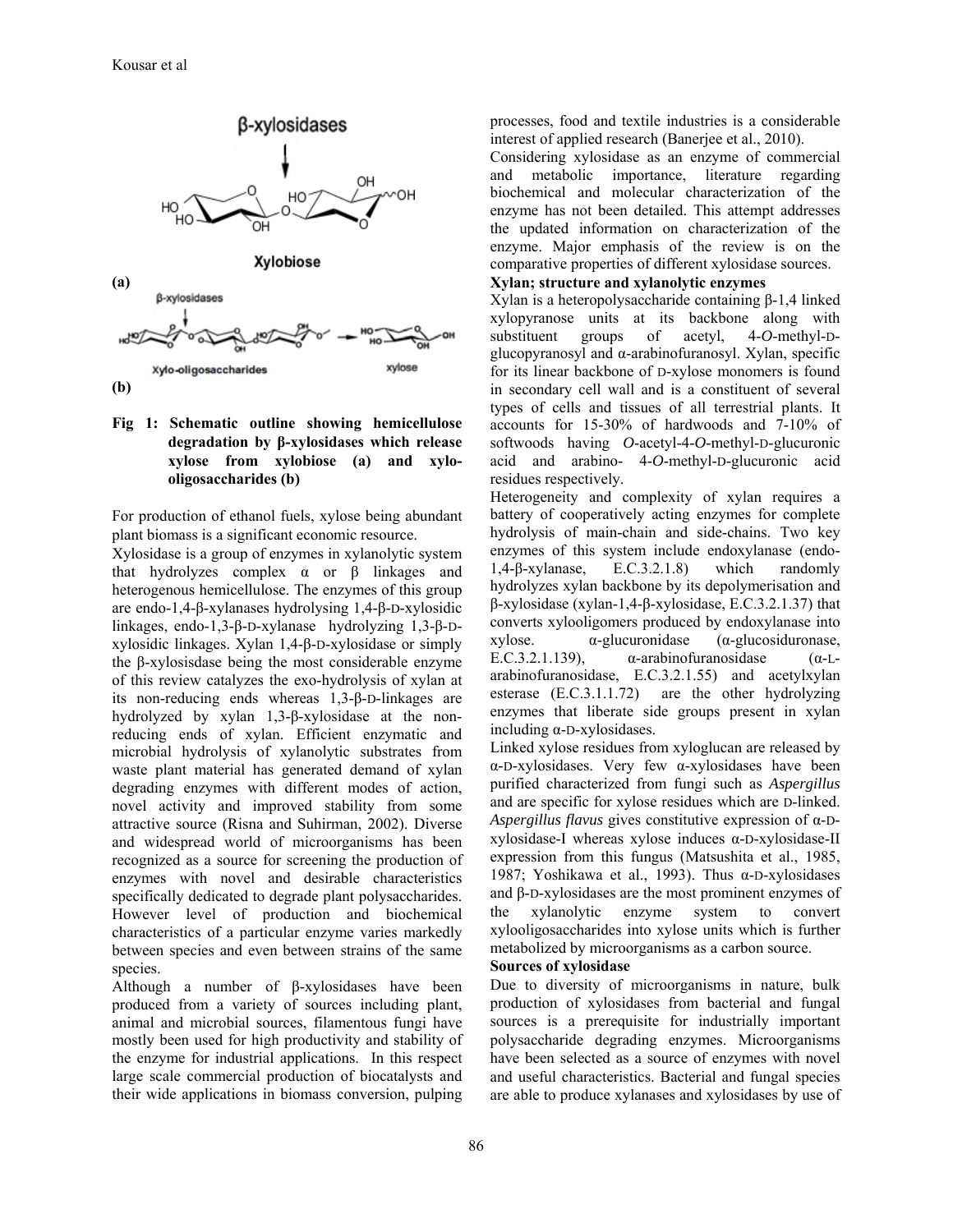xylan and recycling of carbon source. Thus a number of xylanolytic enzymes have been studied to understand their physical and biochemical characteristics (Sunna and Antranikian, 1997).

Degradation of hemicelluloses imposes several intrinsic problems for microorganisms. Since the polymer is insoluble or associated with cellulose and lignin, it is a high molecular weight molecule with variable structure, so a concerted action of enzymes is required for its degradation. Aerobic microorganisms such as fungi give a mass production of hemicellulases to degrade polymer into mono or disaccharides which are further used by surrounding microorganisms (Mushtaq and Jamil, 2012).

Aerobic bacteria secrete polysaccharide backbone degrading enzymes to convert complex polymer into oligosaccharides which are sensed by anaerobic bacteria to integrate cellulolyic and hemicellulolytic enzymes for the complete hydrolysis of oligosaccharides. So, microorganisms depending upon their substrate specificity make complex material to be more accessible for hydrolysis (de Vries and Visser, 2001; Shallom and Shoham, 2003).

Xylan degradation by synthesis of 1,4-β-Dendoxylanases and β-xylosidases has been reported to be quite widespread among filamentous fungi, bacteria and yeast (Ahmed et al., 2012; Collins et al., 2005). However there are reports regarding xylosidase production from plants (Subramaniyan and Prema, 2002). Cell wall polysaccharide degrading enzymes well studied from prokaryotic microorganisms include *Bacillus*, *Streptomyces*, *Clostridium* and other bacterial genera that play an extensive role in cell wall polysaccharide degradation.

Fungal plant pathogens produce an extensive set of cell wall degrading enzymes. Upon their penetration partial degradation of the cell wall occurs (Subramaniyan, 2000). Purification and biochemical characterization of cell wall polysaccharide degrading enzymes have been reported from fungi such as *Humicola* sp., *Neomallimatrix* sp., *Talaromyces* sp. (Saha, 2003) and filamentous fungi including *Aspergillus awamori* (Kurakake et al., 2005), *Aspergillus japonicus strain* MU-2 (Hayashi et al., 1992), *Aspergillus nidulans*  (Perez-Gonzalez et al., 1998), *Aspergillus niger* (van Peij et al., 1997), *Aspergillus oryzae* (Kitamoto et al., 1999), *Talaromyces emersonii* (Reen et al., 2003), *Trichoderma harzianum* (Ahmed et al., 2009b), *Trichoderma reesei* (Margolles-Clark et al., 1996) and *Penicillium herquei* (Ito et al., 2003). Thermophilic fungi including *Humicola grisea* (de Almeida et al., 1995), *Scylatidium thermophilum* (Zanoelo et al., 2004) and *Sporotrichum thermophile* (Katapodis et al., 2006) have also been studied for the purification of βxylosidases. Furthermore, production of β-xylosidases

has also been studied in yeast (Rajoka and Riaz, 2005; Yanai and Sato, 2001) and plants (Martinez et al., 2004; Chinen et al., 1982; Ronen et al., 1990).

With respect to the localization of β-xylosidases, filamentous fungi have been reported to retain the enzyme within the mycelia, and are detected or liberated in cell extract and growth medium (extracellular). β-xylosidases have been purified from the cell extract and the culture media of *Humicola grisea* var. thermoidea (de Almeida et al., 1995) and *Aspergillus phoenicis* (Rizzatti et al., 2001) respectively. But β-xylosidases produced from bacteria and yeasts however, are mostly cell-associated (Polizeli et al., 2005). Therefore, filamentous fungi are the preferred choice for industrial production of enzymes due to ease of downstream processing. Filamentous fungi including *Aspergillius* sp. and *Penicillum* sp. are particularly promising producers of xylanolytic enzymes for industrial use because they are secreted into the medium. Higher levels of the enzymes have been found from fungal cultures as compared to those from yeasts or bacteria (Wakiyama et al., 2006).

# **Classification of xylosidases**

Based on amino acid sequence similarities, βxylosidases are classified into seven glycoside hydrolase (GH) families: 3, 30, 39, 43, 51, 52 and 54 (Shallom and Shoham, 2003). Majority of βxylosidases from bacteria such as *Bacillus* sp. and *Closyridium* sp. are found in families 39 and 43 (Wagschal et al., 2007; Suryani et al., 2003) but fungal enzymes have been described so far only for families 3, 43, and 54 (http://www.cazy.org/). These enzymes are either extracellular or intracellular and contribute to the hydrolysis of xylan (Henrissat, 1991).

GH family 3 consists of β-glucosidase (EC 3.2.1.21), xylan 1,4-β-xylosidase (EC 3.2.1.37), β-N-acetyl hexosaminidase (EC 3.2.1.52), glucan 1,3-βglucosidase (EC 3.2.1.58), glucan 1,4-β-glucosidase (EC 3.2.1.74), exo-1,3-1,4-glucanase (EC 3.2.1.-), and α-L-arabinofuranosidase (EC.3.2.1.55). Family-3 βxylosidases from archea, bacteria, and eukaryota have been reported. Many fungal β-xylosidases generally fall into this family.

GH family 43 consists of β-xylosidase, β-1,3 xylosidase (EC 3.2.1.-),  $\alpha$ -L-arabinofuranosidase, arabinanase (EC 3.2.1.99), xylanase, and galactan 1,3 β-galactosidase (EC 3.2.1.145). Most enzymes in family 43 are produced by bacteria. Family-43 βxylosidases from fungi have been known only for *Cochliobolus carbonurn* and *Penicillium herquei* (Wegener et al., 1999; Ito et al., 2003). Family-43 βxylosidases involve bifunctional β-xylosidases/α-Larabinofuranosidase activities, and some β-xylosidases have additional xylanase activity, defined as the ability to release free xylose from xylan. GH43 β-xylosidases from bacteria including *Bacillus subtilis*, *Bacillus*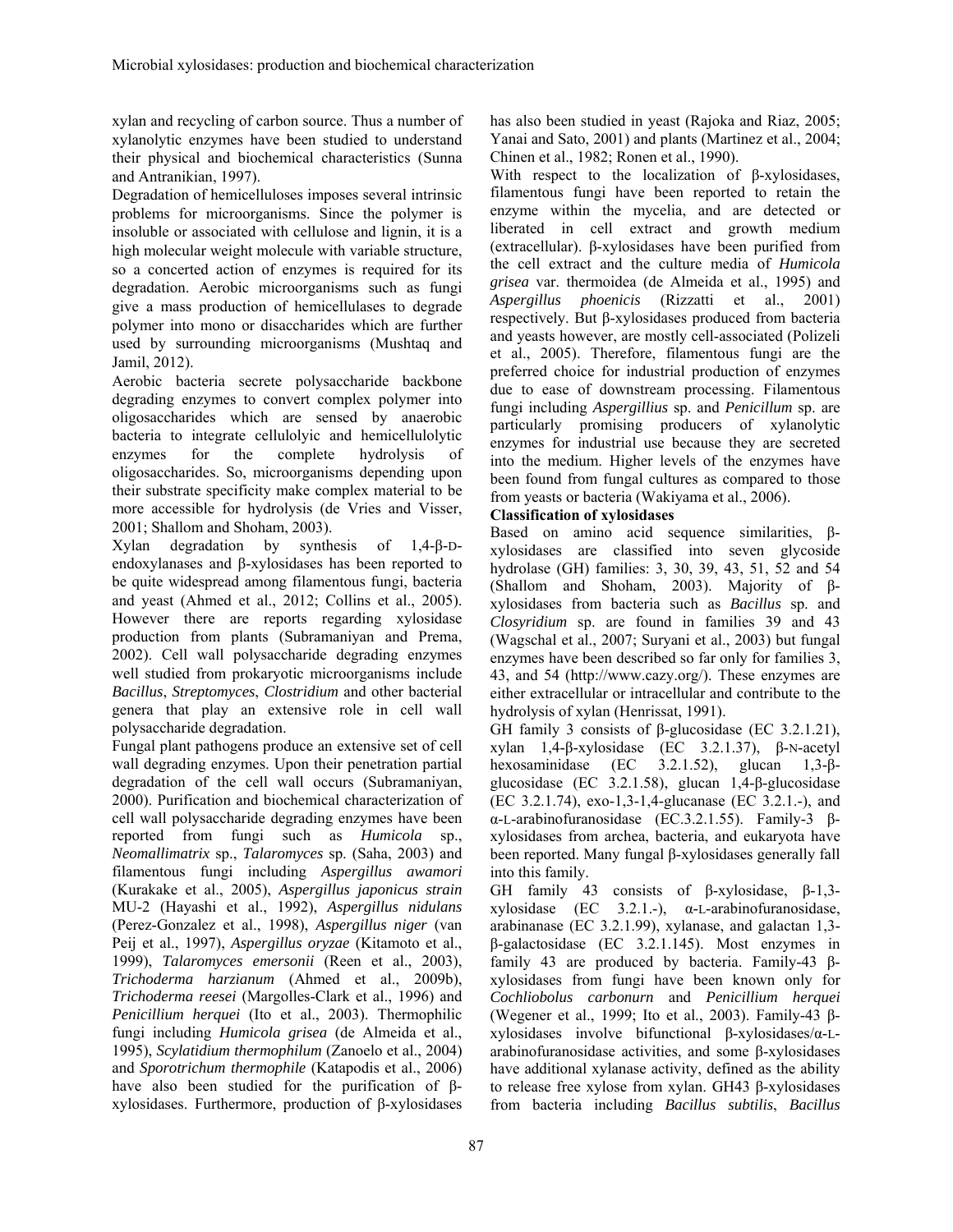*halodurans*, *Clostridium acetobutylicum* and *Geobacillus stearothermophilus* T-6 have been recently studied (Barker et al., 2010).

Family-54 enzymes include only β-xylosidases and α-Larabinofuranosidases. The majority of family-54 enzymes involve α-L-arabinofuranosidase activities. Family-54 β-xylosidase from fungi has been reported for *Trichoderma koningii* (Li et al., 2000).

#### **Structure of β-xylosidase**

β-xylosidase being the member of glycosidase hydrolase family, hydrolyses the glycosidic bond by either retention or inversion of the anomeric configuration of the substrate (Bravman et al., 2001). A common structural feature of GH43 enzymes is a 5 bladed β-propeller domain that comprises the catalytic acid and the catalytic base (Jordan and Braker, 2007). Each XynB3 monomeric subunit is organized in two domains: an N-terminal five-bladed β-propeller catalytic domain and a β-sandwich domain (Fig 2). The active site possesses a pocket topology which is mainly constructed from the β-propeller domain residues and is closed on one side by a loop that originates from the  $\beta$ sandwich domain. This loop restricts the length of xylose units that can enter the active site, consistent with the exo mode of action of the enzyme (Barker et al., 2010). GH43 β-xylosidases crystal structures from *Bacillus pumilus* (Xu et al., 1991), *Bacillus halodurans* (Liang et al., 2009), *Butyrivibrio fibrisolvens* (Utt et al., 1991)*, Clostridium acetobutylicum* (Lee and Forsberg, 1987) and *Geobacillus stearothermophilus* T-6 have also been determined (Jordan and Braker, 2007).

Double displacement mechanisms used by retaining glycosidases whereby one catalytic residue acts as a nucleophile and the other as a general acid-base, and single displacement mechanism is used by inverting glycosidases in which one carboxylic acid acts as a general acid for the glycon as a better leaving group. The second carboxylate acts as a general base by activating a water molecule (Fig 3) promoting a nucleophilic attack of the anomeric carbon from the opposite side of the glycosidic bond, thus resulting in inversion of the configuration (Brux et al., 2006).

Glycosidase hydrolases in family-39 were found to be "retaining" enzymes when studied in *Thermoanaerobacterium saccharolyticum* (Shao et al., 2011), *Caldocellum saccharolyticum* (Hudson et al., 1991) and *Geobacillus stearothermophilus* (Czjzek et al., 2005). The first crystal structure of a GH39 β-xylosidase revealed a multi-domain organization with the catalytic domain having the canonical (β/α) 8 barrel fold. Enzymes from this family are currently found in bacteria and eukaryotes, although one gene sequence encoding a putative family GH39 enzyme from archaea has been reported (Li et al., 2000).



**Fig 2: Structure of XynB3 showing its β-sandwich domain (left) and N-terminal five-bladed βpropeller domain (right) that form a pocketshaped active site (Figure adopted from Barker et al. 2010)** 



**Fig 3: A view of the XynB3 active site with xylobiose as substrate, general base Asp15 coordinating the catalytic water molecule and general acid Glu187 (Figure adopted from Barker et al. 2010)** 

#### **Multiple forms of xylosidase**

There are reports regarding monomeric forms of fungal β-xylosidases but two or three subunits have also been reported (Sunna and Antranikian, 1997). The purified proteins have been found with molecular mass between 26,000-36,000 Da. Ito et al. (2003) produced two β-Dxylosidases S1 and S2 that were purified from the culture filtrate of *Penicillium herquei* having molecular masses of 103,700 and 37,460 Da respectively. Characterization of both enzymes showed different properties regarding optimum pH and temperature. Substrate specificities of the xylosidases were examined by using various substrates. S2 did not show activity on all substrates except p-nitrophenyl-β-D-xylopyanoside whereas S1 acted preferentially on this substrate and had little activity on p-nitrophenyl-β-D-glucopyanoside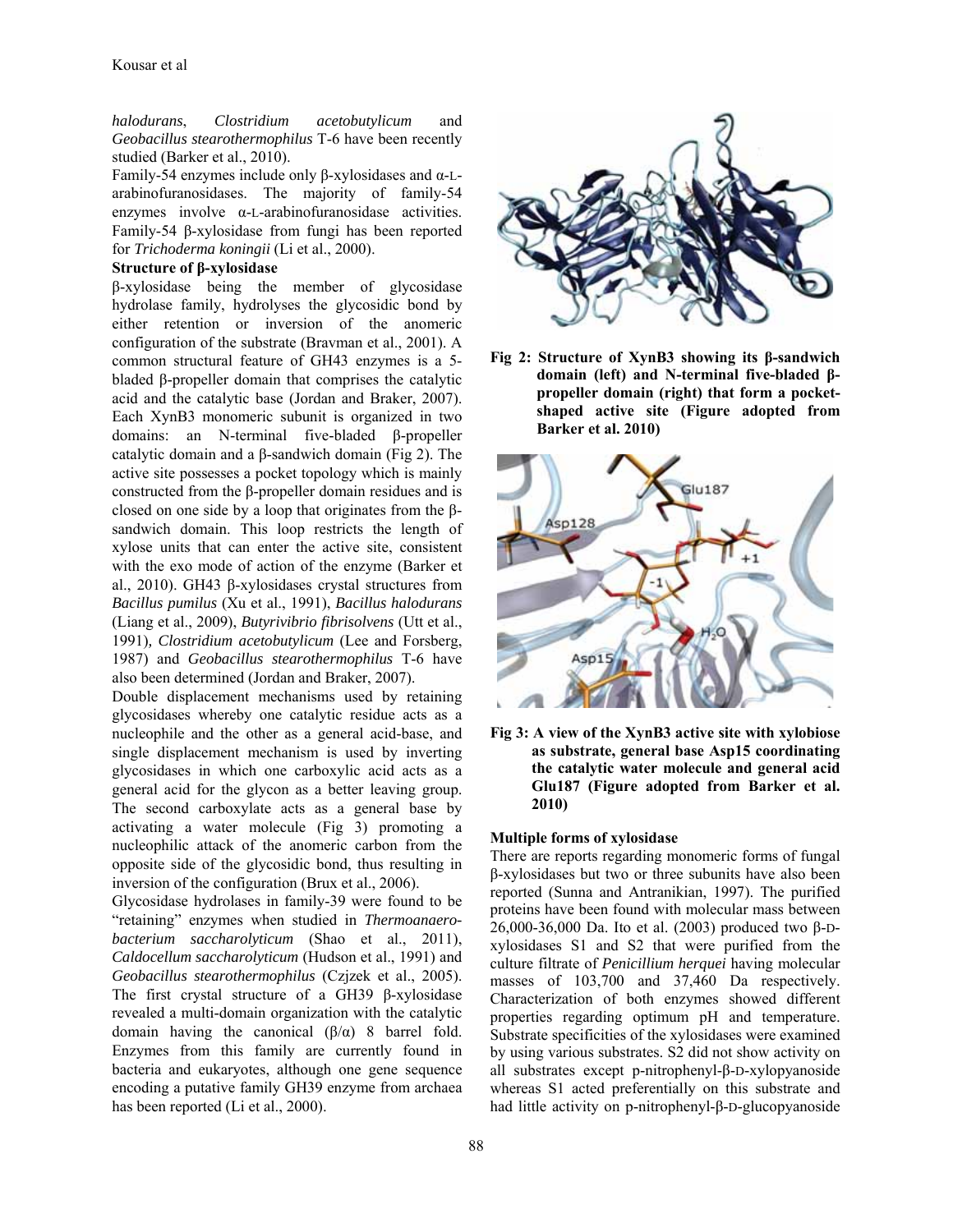and p-nitrophenyl-β-D-glalactopyanoside. The amino acid sequence of S2 showed similarity to the members of family 43 glycoside hydrolases (Ito et al., 2003).

A β-D-xylosidase was produced from the concentrated culture filtrate of *Penicillium wortmanni* strain IFO 7237 and was designated as xylosidase 1, 2, 3 and 4 (Matsuo et al., 1987). Molecular masses of xylosidase-1, -2, -3, and -4 were estimated to be 110,000, 195,000, 210,000, and 180,000 Da with their isoelectric points to be 3.7, 4.28, 4.6, and 4.8 respectively. The pH optima of β-xylosidase activities were in a range from 3.0 to 4.5. The optimum temperature for enzyme activities was found to be from 55 °C to 65 °C. On the enzymatic hydrolysis of phenyl β-D-xyloside, the reaction product of each enzyme was found to be β-D-xylose with retention of configuration. With respect to the hydrolysis patterns xylosidase-2 was a distinct enzyme from other three. Xylosidase-1 was a monomeric protein and was placed in a separate group although xylosidase-3 and -4 as dimeric proteins showed closely related action patterns as a different group (Matsuo et al., 1987).

## **Characterization of β-xylosidases**

β-xylosidases have mostly been isolated and purified by different chromatographic techniques such as ionexchange and size exclusion chromatography. Studies have been conducted related to characterization of βxylosidases from many fungi (Table 1) and bacteria (Table 2) concerning their mode of action and biochemical properties. β-xylosidases isolated and purified from fungi have gained much attention as compared to bacteria and the characterized fungal βxylosidases are mostly extracellular (Susan et al., 1989). A broad range of pH optima have been found, that lie mostly between 2.0-9.5. The optimum temperature varies from 30 °C to 80 °C, but most βxylosidases give best assay results at 60 °C. Their thermostability is highly variable and depends on the organism. *Aspergillus phoenicis* produced β-xylosidase with retaining 100% of its activity after 4 h at 60 °C or 21 days at room temperature (Rizzatti et al., 2001).

 A thermostable β-xylosidase from *Penicilium janczewskii* showed half-life of 144 min at 50 °C however, it was less thermostable than the enzyme from *Penicilium scleroticum* (Knob and Carmona, 2009). This enzyme is active at 50  $\degree$ C for 4 h and reduced its activity up to 3.8 h at 55 °C and was stable in acidic pH. These characteristics are the basis of the enzymes for their use in biotechnological processes and specifically in animal feed industry. Purified βxylosidase from thermophilic fungus *Paecilomyces thermophila* (Yan et al., 2008) is more thermostable than *Fusarium proliferatum* (Saha, 2003).

*Trichoderma viride* β-xylosidase was found to be similar in some properties to that of *P. wortmanni* with respect to pH, temperature optima, isoelectric points

and monomeric structure (Matsuo and Yasui, 1984). Due to such properties the enzymes were considered to be promising biocatalysts in the enzymatic bleaching of pulps. A different set of β-xylosidases was purified from *P. wortmanii* having four enzymes. Temperature and pH effects on the activity and stability disclosed that four β-xylosidases from *P. wortmanni* were different enzymes. All the four enzymes had favorable actions on a series of β-xylosides, showing no activities of other enzymes (Matsuo et al., 1987).

Most of the fungal β-xylosidases exhibit molecular mass of more than 100 kDa (Rizzatti et al., 2001; Herrmann et al., 1997; Kumar and Ramon, 1996; Hayashi et al., 1992) although some exhibits lower molecular mass (de Almeida et al., 1995). In addition to high molecular mass enzymes with two identical subunits, monomeric forms of β-xylosidases have also been purified from some fungi (de Almeida et al., 1995; Herrmann et al., 1997; Rizzatti et al., 2001; Katapodis et al., 2006). Bacterial β-xylosidases however were found to have molecular mass less than 100 kDa in most cases.

Recombinant enzymes purified from different fungi and bacteria show variation from the native enzymes. A recombinant β-xylosidase from *Aspergillus japonicus* (Table 1) had an apparent mass of 118.4 kDa, which was slightly larger than that of the native enzyme (113.2 kDa) originally secreted by the fungus (Hayashi et al., 1992). The difference in molecular mass between the native and recombinant enzymes might be because of possible post-translational modifications. Many recombinant β-xylosidases have been reported to have characteristics suitable for industrial use. For example the enzyme produced by *A. niger* exhibited significant activity at high temperatures, in acidic growth media and in the presence of reducing agents, thus having a good potential to be used in animal feed, enzymatic synthesis and the fruit-juice industry (Amaro-Reyes et al., 2011).

Immobilized enzymes show better thermostability than soluble enzymes in most of the reports. β-xylosidase from *A. niger* and *A. fumigates* were immobilized by adsorption on a polyamide membrane with 30% of enzyme being immobilized. The immobilized enzyme kept only 6.8% of the maximal activity of the free enzyme but showed a better thermal stability than the free enzyme. However, further investigations are needed in this area so as to achieve maximum potential of this technique for β-xylosidases at commercial scale.

Km of enzymes gives clue about affinity of the enzyme with substrate, hence their suitability for commercial utilization. Km of β-xylosidases, both from fungal and bacterial sources, was found in lower range in most of the cases demonstrating efficient conclusion of the substrate into products. Mixed trend was observed for maximal initial velocity (Vmax) of the β-xylosidases.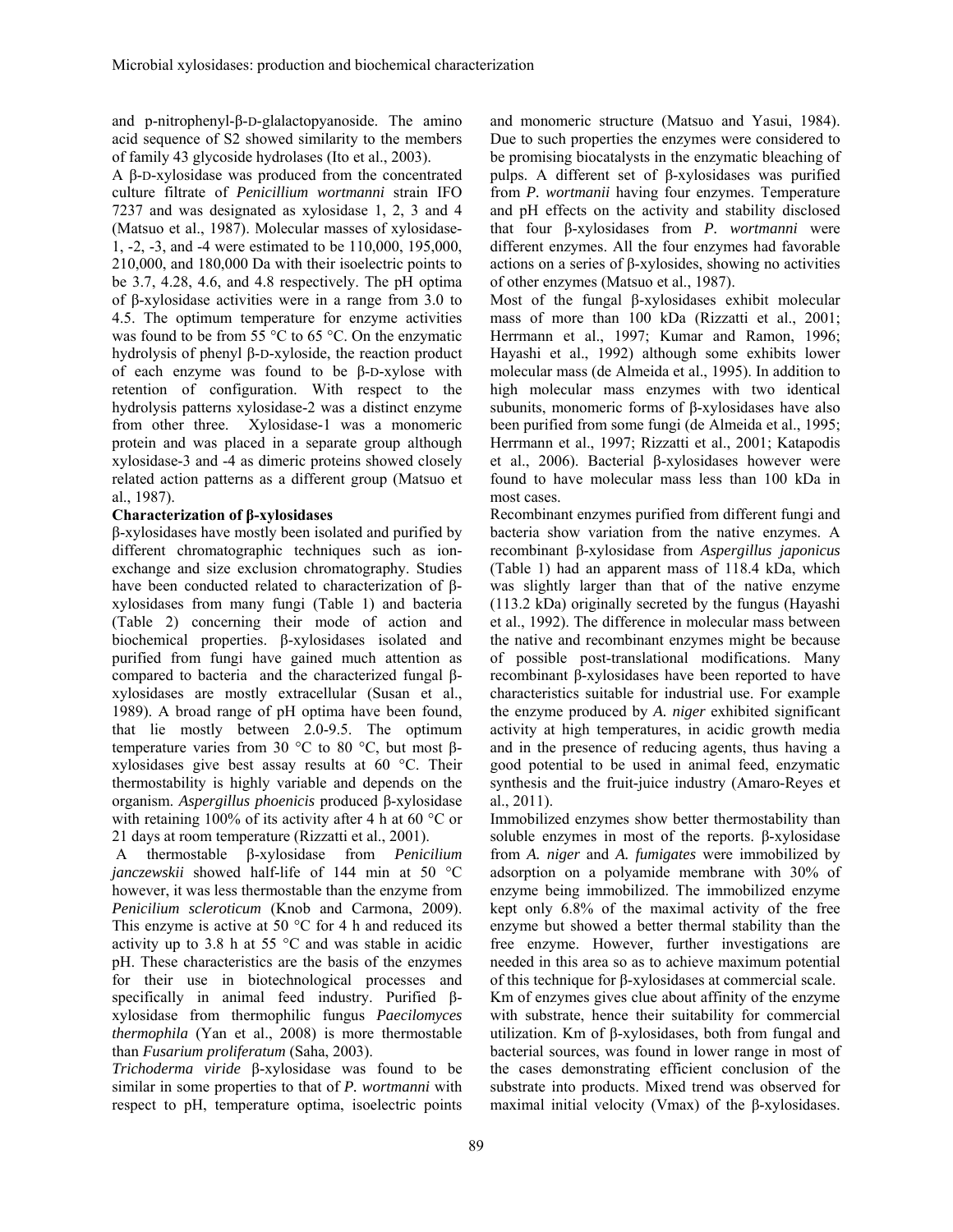#### **Table 1: Properties of fungal β-xylosidases**

| Microorganism                 | Mol                           | Purification Yield |                   | Optimum pH $&$ |                       | Stabilities at <sup>a</sup> |                                      | pI       | $K_{m}$                      | $V_{\rm max}$        | Specific References |                           |
|-------------------------------|-------------------------------|--------------------|-------------------|----------------|-----------------------|-----------------------------|--------------------------------------|----------|------------------------------|----------------------|---------------------|---------------------------|
|                               | mass                          | fold               | $(\%)$            |                | Temperature           |                             |                                      |          |                              | (mM) (umol/ Activity |                     |                           |
|                               | (kDa)                         |                    |                   | pH             | Temp<br>$(^{\circ}C)$ | pH                          | Temp (h)                             |          |                              | $min/mg$ ) (U/mg)    |                     |                           |
| Aspergillus<br>awamori K4     | 117                           | 13.9               | 28.7 4            |                | 70                    | $4 - 6$                     | 60(1)                                |          |                              |                      | 19.58               | Kurakake et al., 1997     |
| Aspergillus fumigatus         |                               |                    |                   | 4.5            | 65                    |                             | $4.5 - 5.050 - 55(1)$                |          | 8.7                          |                      |                     | Yongpanichkul, 1994       |
| fresenius no. 4-45-           |                               |                    |                   | $\overline{4}$ | 65                    | $4 - 5$                     | $60$ (3days)                         |          | 7.4                          |                      |                     |                           |
| IF Soluble Immobilized        |                               |                    |                   |                |                       |                             |                                      |          |                              |                      |                     |                           |
| Aspergillus japonicas         | 113.2<br>$118.4^{\text{rec}}$ | 59.4               | 12.3 <sub>4</sub> |                | 70                    | $2 - 7$                     | 60                                   |          | 0.31 114<br>4                |                      | 112                 | Wakiyama et al., 2008     |
| Aspergillus nidulans          | 180                           |                    |                   | 5              | 50                    |                             |                                      |          | 1.1                          | 25.6                 |                     | Kumar and Ramon,<br>1996  |
| Aspergillus ochraceus         | 137                           | $\blacksquare$     |                   | $3 - 5.5$      | 70                    | $3-6$                       | 70(1)                                |          | 0.66 39                      |                      |                     | Michelin et al., 2012a    |
| Aspergillus phoenicis         | 132                           | 17.7               | 9.8               | $4 - 4.5$      | 75                    |                             | 60(4)                                | 3.7      | $2.36 -$                     |                      |                     | Rizzatti et al., 2001     |
| Fusarium proliferatum         | 912                           | 331                | 3.8               | 4.5            | 60                    | $3-6$                       | 50                                   | 7.8      | 0.77                         | 75                   | 53                  | Saha, 2003                |
| Paecilomyces thermophila 53.5 |                               | 31.9               | 2.27              | 6.5            | 55                    | $6-9$                       | $55(30 \text{ min})$ -               |          | 4.3                          |                      | 43.4                | Yan et al., 2008          |
| Penicillium scleroticum       |                               |                    |                   | 2.5            | 60                    | $2 - 4$                     | 50 $(4^{1/2})$ -<br>55 $(3.8^{1/2})$ |          | 0.75 0.48                    |                      | $8.96^{b}$          | Knob and Carmona,<br>2009 |
| Penicilium herquei S1         | 100                           | 34.1               | 0.7               | 4              | 50                    | $5 - 6.5$                   | 40                                   |          |                              |                      | 353.6               | Ito et al., 2003          |
| S <sub>2</sub>                | 40                            | 21.7               | 6.6               | 6.5            | 30                    | 7.5-9.530                   |                                      |          |                              |                      | 224.6               |                           |
| Penicilium janczewskii        | 67-94                         |                    |                   | 4              | 75                    |                             | 1.6-5.5 50 $(2.4^{1/2})$             |          |                              |                      | 171.8               | Terrasan et al., 2010     |
| Sporotricum thermophile       | 45                            |                    |                   | 7              | 50                    | $6 - 8$                     |                                      | 4.2      | -1.1                         | 114                  |                     | Katapodis et al., 2006    |
| Trichoderma harzianum         | 60                            |                    |                   | $4 - 4.5$      | 70                    |                             |                                      |          | 0.05<br>3                    |                      | 3.4                 | Ximenes et al., 1996      |
| Trichoderma reesei            | 100                           |                    |                   | 4              | 60                    | $3-6$                       | 55(1)                                |          | $4.7 \quad 0.42$ , -<br>20.0 |                      |                     | Herrmann et al., 1997     |
| Trichoderma viride            | 102                           |                    | 25.5 4.5          |                | 55                    | $3 - 4$                     | 55                                   | 4.4<br>5 | 5.8                          | $\sim$               | 10.8                | Matsu and Yasui, 1984     |
| Talaromyces emersonii         | 975                           | 166                | 62.7 2.5          |                | 60                    |                             |                                      | 8.9      | $0.13$ 1.7                   |                      | 149.4               | Tuohy et al., 1993        |
| Xylaria regalis               | 44.9                          | 23                 | 24.2 5.5          |                | 50                    | $5-9$<br>17.                |                                      |          |                              |                      | 3.996               | Sheng-Chyi et al., 2005   |

a: The stability in hours is given in bracket. Numbers preceding <sup>1/2</sup> represent half-life; b: Specific activity against oat spelt xylan; rec: Recombinant

#### **Table 2: Properties of bacterial β-xylosidases**

| Microorganism                                                  | Mol.    | Purification Yield |           |                | Optimum pH  |                | Stabilities at <sup>e</sup>               | pI                       | $K_m$    | $V_{max}$      | Specific | References                |
|----------------------------------------------------------------|---------|--------------------|-----------|----------------|-------------|----------------|-------------------------------------------|--------------------------|----------|----------------|----------|---------------------------|
|                                                                | Mass    | fold               | (%)       |                | and         |                |                                           |                          | (mM)     | (umol/         | activity |                           |
|                                                                | (kDa)   |                    |           |                | Temperature |                |                                           |                          |          | $min/mg$ )     | (U/mg)   |                           |
|                                                                |         |                    |           | pH             | Temp        | pH             | Temp (hrs)                                |                          |          |                |          |                           |
| Aeromonas caviae <sup>rec</sup>                                | 75      |                    |           | 6              | 50          | $5 - 8$        | 40                                        | Ξ.                       | 0.34 33  |                |          | Suzuki et al., 2001       |
| <b>Bacillus</b> halodurans                                     | 61      | 1.0                | 70        | 7.0            | 45          | $4.5 -$<br>9.0 | 35-45                                     |                          | 1.9      | 0.65           | 172.9    | Liang et al., $2009$      |
| <b>Bacillus</b><br>stearothermophilus                          | 150     | 72.5               | 16.1      | 6.0            | 70          | $6 - 8$        | 60                                        | 4.2                      | 1.2      |                | 34.2     | Nanmori et al., 1990      |
| <b>Bacillus thermentarcitcus</b>                               | 150     | 160                | 13.75 6.0 |                | 70          |                | 60 $(1^{1/2})$                            | 4.2                      | 0.5      |                | 160      | Lama et al., 2004         |
| Caldocellum<br>saccharolyticum <sup>rec</sup>                  |         | 550                | 4.3       | 5.7            | 65          |                | 65<br>$(4.85^{1/2}),$<br>$70(0.67^{1/2})$ | 4.3                      | 10       | 64             | 49       | Hudson et al., 1991       |
| Clostridium acetobutylicum $85^{\degree}$ , $63^{\degree}$ 159 |         |                    | 23        | $6.0 - 6.5$ 45 |             | $6.0-$<br>8.0  | 40                                        | 5.85 3.7                 |          | 19.6           | 17.50    | Lee and Forsberg,<br>1987 |
| Clostridium cellulolyticum                                     | 43      | 169                | 4.4       | 7.5            | 35          | ٠.             |                                           |                          | $0.40 -$ |                | 15.11I   | Saxena et al., 1995       |
| Streptomyces Sp. <sup>a</sup>                                  | 42      | 10                 | 15.077.5  |                | 45          | $5 - 8$        | 25(48)                                    | $\overline{\phantom{0}}$ | $13.5 -$ |                |          | Belfaquih et al.,<br>2002 |
| <i>Thermoanaerobacter</i><br>Ethanolicus                       | 85      | 72                 | 14        | 5.9            | 93          |                |                                           | $4.6 -$                  |          | $\blacksquare$ | 66       | Shao and Weigel,<br>1992  |
| Thermomonospora Fusca <sup>c</sup>                             | 168, 56 |                    | 95        | $5-9$          | $40 - 60$   | $6 - 8$        | 65 ( $8^{1/2}$ )                          |                          |          | 0.89           | 8.0      | Susan et al., 1989        |
| Thermoanaerobacterium<br>Saccharolyticum                       | 78      | 46                 | 12        | 6.0            | 65          | 7.0            | 67 $(1^{1/2})$                            | 4.45 28                  |          | 276            | 45.8     | Shao et al., 2011         |

a: dimer b: monomer; c: Trimer. Each subunit of 56 kDa; rec: recombinant; d: bifunctional xylosidase-isomerase enzymes. e: The stability in hours is given in bracket. Number preceding <sup>1/2</sup> represent half life.

Overall, the kinetics of the reported β-xylosidases was found to be in reasonable range for efficient utilization of the enzymes.

# **Concluding remarks and future outlook**

Degradation of a complex mixture of biomass is necessary for the production of easily accessible sugar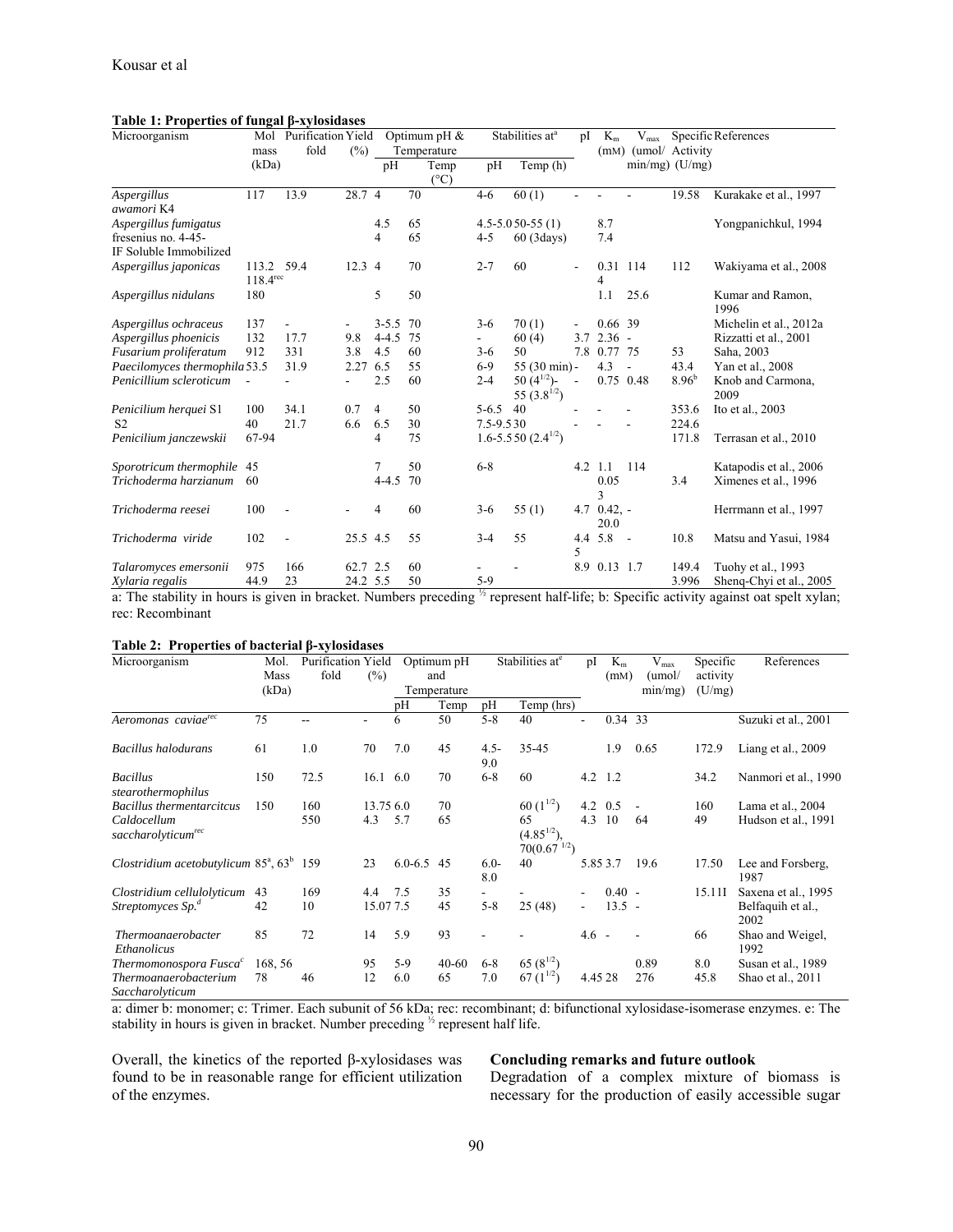residues in industrial processes. Enhanced production of industrial biocatalysts with novel and desirable characteristics has better prospects in terms of both increased economic pressure and industrial developments. Since living systems are responsible for enzyme production thus thermodynamically they are not stable, so they are intrinsically expensive. Physical and chemical recalcitrance of complex biomass mixture requires high enzyme loading to obtain a reasonable degradation rate. Thus ultimate cost is the major hindrance in the development of biofuel industry (Banerjee et al., 2010).

Thermophilic organisms are considered to be better source of β-xylosidase production however, limitations and constrains are there regarding practical applications of the secreted enzyme. Researchers have been attracted to explore natural sources for the production of the enzymes with outstanding properties, e.g., maintenance of activity during processing at high temperatures, high specific activity, elevated thermal tolerance, synergistic action with other enzymes, ability to be efficiently translated, resistance to proteases and efficient secretion (Turner et al., 2007). However, extreme conditions of fermentation make it difficult to propagate such microorganisms at industrial scale, and the procedure is expensive as well (Banerjee et al., 2010; Ahmed et al., 2009a). Furthermore, manipulation of the enzymes from less stable to a more stable form requires a compromise of stability over functional state of proteins. Strain improvement, media development and optimization of fermentation conditions are also being considered to get high yields of enzymes for use in biofuel industries (Bhalla et al., 2013).

Overproduction of β-xylosidase could not receive much attention due to limited information regarding crystallographic structure of the enzyme; however recombinant enzymes with pH and temperature stability are a good alternative to the native enzymes for their effective utilization. Search for new sources to incorporate recyclable agricultural wastes with enhanced production of potential enzymes requires mining of new genes from nature to meet industrial needs. Screening of new organisms including fungi for the production of native and superior version of the current enzymes, mutagenesis at conventional and molecular level and improvement of enzymes by protein engineering needs meticulous attention (Meraj et al., 2012).

The ways to improve β-xylosidase production would include: i. Use of genetic approach to introduce microbial strains with hyperproduction of the enzymes, ii. Exploitation of new strategies to design β-xylosidase with extreme pH and temperature, iii. Improvement of the enzymes with respect to their industrial applications, and iv. Modification of genetic makeup of organisms by gene cloning followed by their expression in high expression hosts.

# **REFERENCES**

- Ahmed S, S Riaz and A Jamil, 2009a. Molecular cloning of fungal xylanases: an overview. Applied Microbiology and Biotechnology, 84:19-35.
- Ahmed S, A Bashir, H Saleem, M Sadia and A Jamil, 2009b. Production and purification of cellulose-degrading enzymes from a filamentous fungus *Trichoderma harzianum*. Pakistan Journal of Botany, 41: 1411-1419.
- Ahmed S, SS Imdad, A Jamil, 2012. Comparative study for the kinetics of extracellular xylanases from *Trichoderma harzianum* and *Chaetomium thermophilum*. Electronic Journal of Biotechnology, 15: fulltext 2.
- Amaro-Reyes, A, BE Garcia-Almendarez, DG Vazquez-Mandujano, S Amaya-Llano, E Castano-Tostado, RG Guevara-Gonzalez, O Loera and C Regalado. 2011. Homologus expression of a βxylosidase from native *Aspergillus niger*. Journal of Industrial Microbiology and Biotechnology, 38: 1311-1319.
- Banerjee G, JS Scott-Craig and JD Walton, 2010. Improving Enzymes for Biomass Conversion: A Basic Research Perspective. Bioenergy Research, 3: 82-92.
- Barker IJ, L Peterson and PJ Reilly, 2010. Mechanism of Xylobiose Hydrolysis by GH43 β-Xylosidase. Journal of Physical Chemistry B, 114: 15389-15393.
- Belfaquih N, C Jaspers, W Kurzatkowski and Penninckx, 2002. Properties of *Streptomyces* sp. endo-xylanases in relation to their applicability in kraft pulp bleaching. World Journal of Microbiology and Biotechnology, 18: 699-705.
- Bhalla A, N Bansal, S Kumar, KM Bischoff and RK Sani, 2013. Improved lignocellulose conversion to biofuels with thermophilic bacteria and thermostable enzymes. Bioresource Technology, 128: 751-759.
- Bravman T, A Mechaly, S Shulami, V Belakhov and T Baasov, 2001. Glutamic acid 160 is the acidbase catalyst of β-xylosidase from *Bacillus stearothermophilus* T-6: a family 39 glycoside hydrolase. FEBS Letters, 495: 115-119.
- Brink JVD and RPD Vries, 2011. Fungal enzyme sets for plant polysaccharide degradation. Applied Microbiology and Biotechnology, 91: 1477- 1492.
- Brux C, A Ben-David, D Shallom-Shezifi, M Leon, K Niefind, G Shoham, Y Shoham and D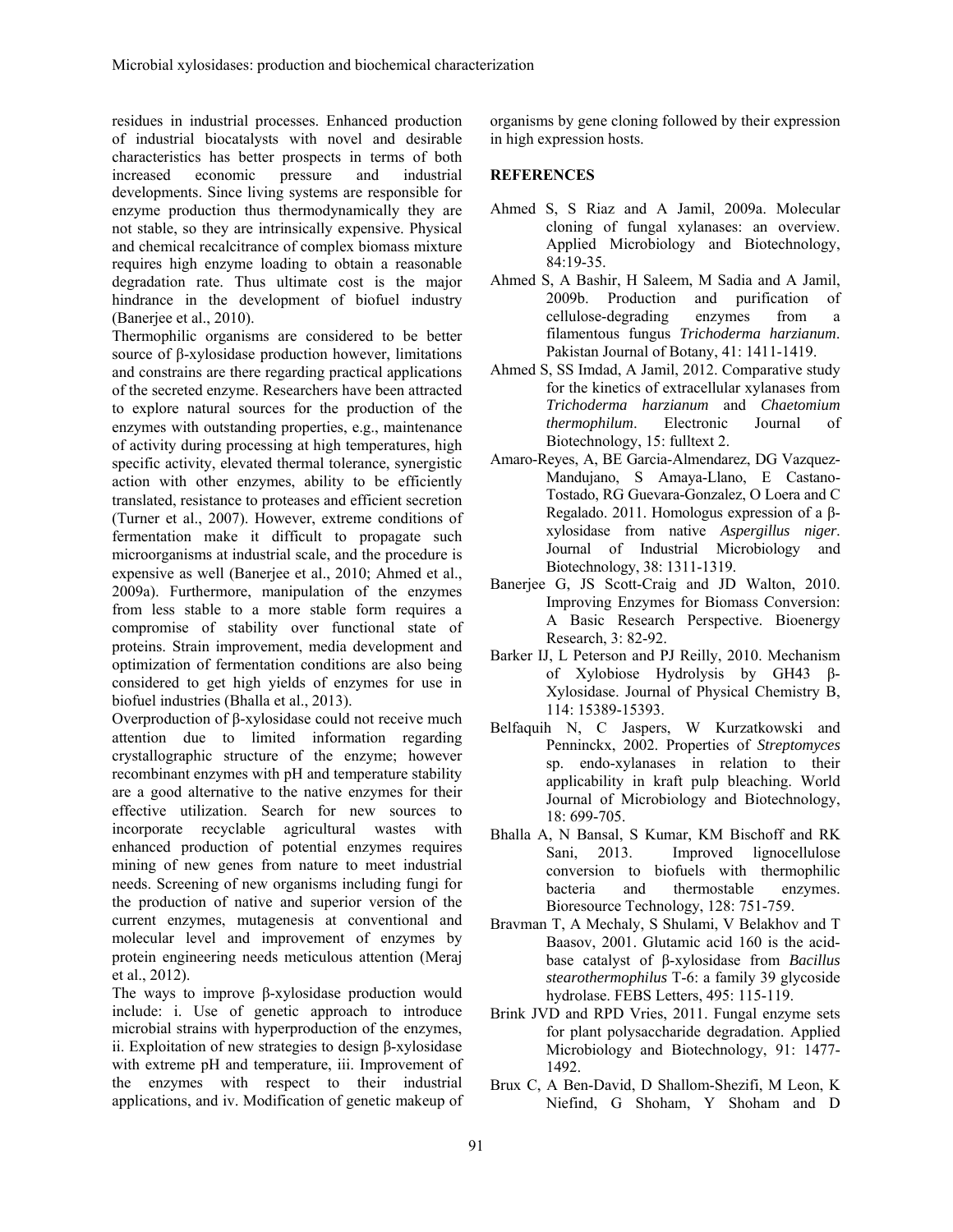Schomburg, 2006. The structure of an inverting GH43 β-xylosidase from *Geobacillus stearothermophilus* with its substrate reveals the role of the three catalytic residues. Journal of Molecular Biology, 359: 97-109.

- Chinen I, K Oouchi, H Tamaki and N Fukuda, 1982. Purification and properties of thermostable βxylosidase from immature stalks of *Saccharum offrcinarurm* L. (sugar cane). Journal of Biochemistry, 92: 1873-1881.
- Collins T, C Gerday and G Feller, 2005. Xylanases, xylanase families and extremophilic xylanases. FEMS Microbiology Reviews, 29: 3-23.
- Cosgrove DJ, 1997. Assembly and enlargement of the primary cell wall in plants. Annual Review of Cell and Developmental Biology, 13: 171-201.
- Coughlan MP and GP Hazlewood, 1993. Beta-1,4-Dxylan-degrading enzyme systems: biochemistry, molecular biology and applications. Biotechnology and Applied Biochemistry, 17: 259-289.
- Czjzek M, AB David, T Bravman, G Shoham, B Henrissat and Y Shoham, 2005. Enzyme substrate complex structures of a GH39 βxylosidase from *Geobacillus stearothermophilus.* Journal of Molecular Biology, 353: 838-846.
- de Almeida EM, MLTM Polizeli, HF Terenzi and JA Jorge, 1995. Purification and biochemical characterization of β-xylosidase from *Humicola grisea* var. thermoidea. FEMS Microbiology Letters, 130: 171-175.
- de Vries RP and J Visser, 2001. *Aspergillus* enzymes involved in degradation of plant cell wall polysaccharides. Microbiology and Molecular Biology Reviews, 65: 497-522.
- Ebringerova A, Z Hromadkova and T Heinze, 2005. Hemicellulose. Polysaccharides 1: structure, characterization and use. Advances in polymer sciences, 186: 1-67.
- Hayashi S, K Matsuzaki, Y Takasaki, H Ueno and K Imada, 1992. Production of βfructofuranosidase by *Aspergillus japonicus*. World Journal of Microbiology and Biotechnology, 8: 155-159.
- Henrissat B, 1991. A classification of glycosyl hydrolases based on amino acid sequence similarities, Biochemical Journal, 280: 309-316.
- Herrmann MC, M Vrsanska, M Jurickova, J Hirsch, P Beily and CP Kubicek. 1997. The β-Dxylosidase of *Trichoderma reesei* is a multifunctional β-D-xylanxylohydrolase. Biochemical Journal, 321: 375-381.
- Hudson RC, LR Schofield, T Coolbear, RM Daniel and HW Morgan, 1991. Purification and properties of an aryl β-xylosidase from a cellulolytic

extreme thermophile expressed in *Eschericia coli*. Biochemical Journal, 273: 645-650.

- Ito T, E Yokoyama, H Sato, M Ujita, T Funaguma, K Furukawa and A Hara, 2003. Xylosidases associated with the cell surface of *Penicillium herquei* IFO 4674. Journal of Bioscience and Bioengineering, 96: 354-359.
- Jordan DB and JD Braker, 2007. Inhibition of the twosubsite β-D-xylosidase from *Selenomonas ruminantium* by sugars: Competitive, noncompetitive, double binding, and slow binding modes. Archives of Biochemistry and Biophysics, 465: 231-246.
- Katapodis P, W Nerinckx, M Claeyssens and P Christakopoulos, 2006. Purification and characterization of a thermostable intracellular β-xylosidase from the thermophilic fungus *Sporotrichum thermophile*. Process Biochemistry, 41: 2402-2409.
- Kitamoto N, S Yoshino, K Ohmiya and N Tsukagoshi, 1999. Sequence analysis, overexpression, and antisense inhibition of a β-xylosidase gene, *xylA*, from *Aspergillus oryzae* KBN616. Applied and Environmental Microbiology, 65: 20-24.
- Knob A and EC Carmona, 2009. Cell-associated acid βxylosidase production by *Penicillium sclerotiorum*. New Biotechnology, 26: 60-67.
- Korner C, 2003. Carbon limitation in trees. Journal of Ecology, 91: 4-17.
- Kulkarni N, A Shendye and M Rao, 1999. Molecular and biotechnological aspects of xylanases. FEMS Microbiology Reviews, 23: 411-456.
- Kumar S and D Ramon, 1996. Purification and regulation of the synthesis of a β-xylosidase from *Aspergillus nidulans*. FEMS Microbiology Letter, 135: 287-293.
- Kurakake M, S Osada and T Komaki, 1997. Transoxylation of β-xylosidase from *Aspergillus awamori* K4. Bioscience, Biotechnology and Biochemistry, 61: 2010- 2014.
- Kurakake M, T Fujii, M Yata, T Okazaki and T Komaki, 2005. Characteristics of transxylosylation by β-xylosidase from *Aspergillus awamori* K4. Biochimica et Biophysica Acta, 1726: 272-279.
- Lama L, V Calandrelli, A Gambacorta and B Nicolaus, 2004. Purification and characterization of thermostable xylanase and beta-xylosidase by the thermophilic bacterium *Bacillus thermantarcticus*. Res in Microbiology, 155: 283-289.
- Lee SF and W Forsberg, 1987. Isolation and some properties of a β-D-xylosidase from *Clostridium acetobutylicum* ATCC824.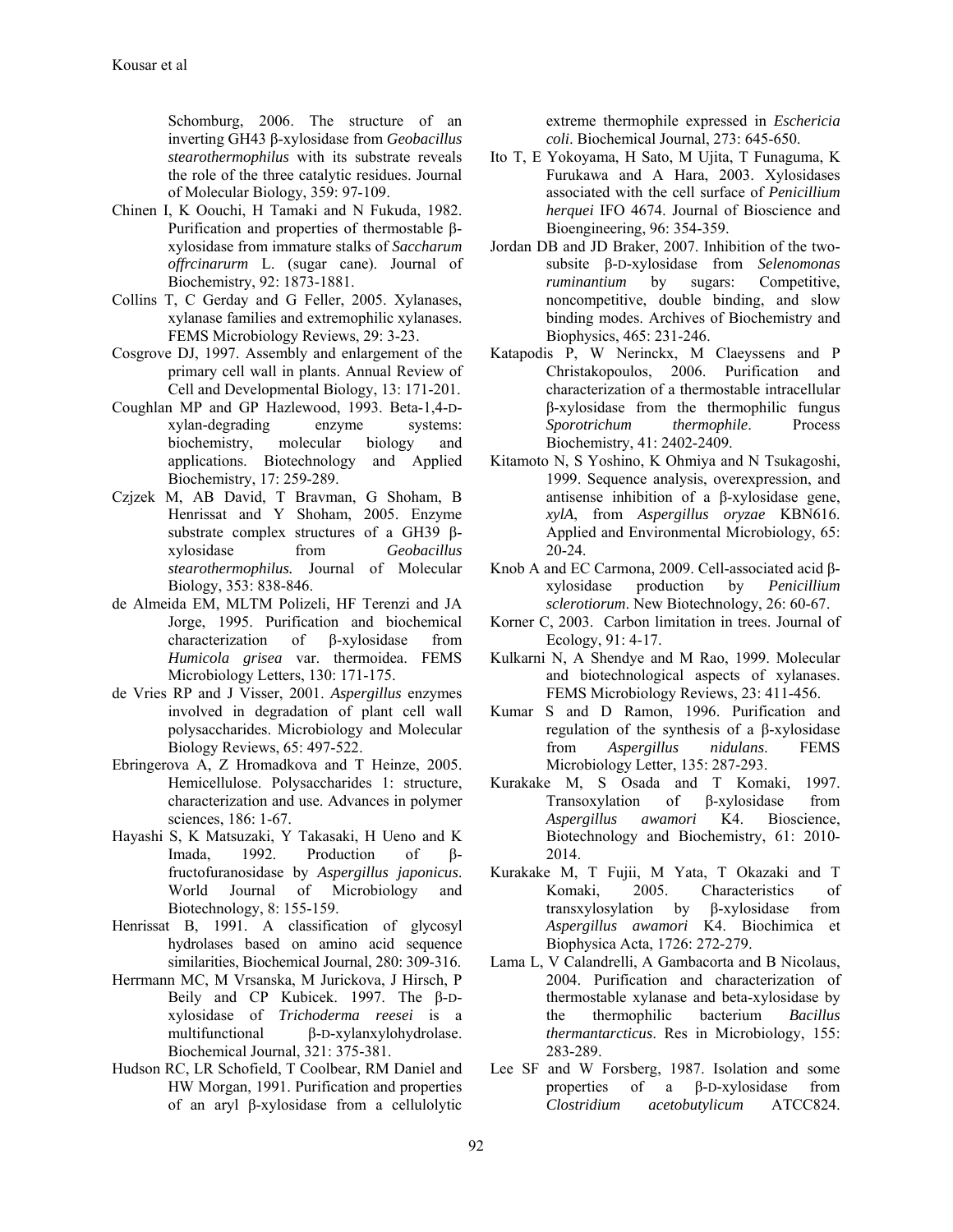Applied and Environmental Microbiology, 53: 651-654.

- Lembo T, MO Azevedo, Jr C Bloch and EXF Filho, 2006. Purification and partial characterization of a new β-xylosidase from *Humicola grisea* var. thermoidea. World Journal of Microbiology and Biotechnology, 22: 475-479.
- Li YK, HJ Yao and IH Pan, 2000. Mechanistic Study of β-xylosidase from *Trichoderma koningii* G-391. Biochemistry, 127: 315-320.
- Liang Y, X Li, H Shin, RR Chen and Z Mao, 2009. Expression and characterization of a βxylosidase (*Bxyl*) from *Bacillus halodurans* C-125. Chinese Journal of Biotechnology, 25: 1386-1393.
- Malherbe S and TE Cloete, 2003. Lignocellulose biodegradation: fundamentals and applications: A review. Reviews in Environmental Science and Biotechnology, 1: 105-114.
- Margolles-Clark E, M Tenkanen, T Nakari-Setala and M Penttila, 1996. Cloning of genes encoding α-L-arabinofuranosidase and β-xylosidase from *Trichoderma reesei* by expression in *Saccharomyces cerevisiae*. Applied and Environmental Microbiology, 62: 3840-3846.
- Martinez GA, AR Chaves and PM Civello, 2004. βxylosidase activity and expression of a βxylosidase gene during strawberry fruit ripening. Plant Physiology and Biochemistry, 42: 89-96.
- Matsuo M and T Yasui, 1984. Purification and some properties of β-xylosidase from *Trichoderma viride*. Agricultural and Biological Chemistry, 48: 1845-1852.
- Matsuo M, F Akihiko, M Win and T Yasui, 1987. Four Types of β-xylosidases from *Penicillium wortmanni* IFO 7237. Agricultural and Biological Chemistry, 51: 2367-2379.
- Matsushita J, Y Kato and K Matsuda, 1985. Purification and properties of an α-Dxylosidase from *Aspergillus niger*. Journal of Biochemistry, 98: 825-832.
- Meraj M, Khalil-ur-Rahman, A Jamil, M Ashraf, MI Rajoka, S Javed and N Jahan, 2012. *Bacillus subtilis* improvement through UV and chemical mutagenesis for indigenously hyperproduced urate oxidase. Pakistan Journal of Life and Social Sciences, 10: 123-129.
- Michelin M, MD Polizeli, DS Ruzene, DP Silva, AA Vicente, JA Jorge, HF Terenzi and JA Teixeira, 2012. Xylanase and β-xylosidase production by *Aspergillus ochraceus*: new perspectives for the application of wheat straw autohydrolysis liquor. Applied Biochemistry and Biotechnology, 166: 336-347.
- Mushtaq A and A Jamil, 2012. Cloning of a βglucosidase gene from thermophilic fungus *Cheatomium thermophilum*. Pakistan Journal of Life and Social Sciences, 10: 98-101.
- Nanmori T, T Watanabe, R Shinke, A Kohno and Y Kawamura, 1990. Purification and properties of thermostable xylanase and β-xylosidase produced by a newly isolated *Bacillus stearothermophilus* strain. Journal of Bacteriology, 172: 6669-6672.
- Perez-Gonzalez JA, NNME van Peij, A Bezoen, AP MacCabe, D Ramon and LH de Graaff, 1998. Molecular cloning and transcriptional regulation of the *Aspergillus nidulans xlnD* gene encoding a β-xylosidase. Applied and Environmental Microbiology, 64: 1412-1419.
- Polizeli MLTM, ACS Rizzatti, R Monti, HF Terenzi, JA Jorge and DS Amorim, 2005. Xylanases from fungi: properties and industrial applications. Applied Microbiology and Biotechnology, 67: 577-591.
- Puls J and J Schuseil, 1993. Chemistry of hemicelluloses: relationship between hemicellulose structure and enzymes required for hydrolysis. In: Coughlan MP and Hazlewood GP (eds) Hemicellulose and Hemicellulases. Portland Press, London, 1-27.
- Rajoka MI and S Riaz, 2005. Hyper-production of a thermotolerant β-xylosidase by a deoxy-Dglucose and cycloheximide resistant mutant derivative of *Kluyveromyces marxianus* PPY 125. Electronic Journal of Biotechnology, 8: 177-184.
- Reen FJ, PG Murray and MG Tuohy, 2003. Molecular characterisation and expression analysis of the first hemicellulase gene (*bxl1*) encoding βxylosidase from the thermophilic fungus *Talaromyces emersonii*. Biochemical and Biophysical Research Communications, 305: 579-585.
- Risna RA and Suhirman, 2002. Ligninolytic enzyme production by *Polyporaceae* from Lombok, Indonesia. Fungal Diversity, 9: 23-34.
- Rizzatti A, JA Jorge, HF Terenzi, CGV Rechia and MLTM Polizeli, 2001. Purification and properties of a thermostable extracellular β-Dxylosidase produced by a thermotolerant *Aspergillus phoenicis*. Journal of Industrial Microbiology and Biotechnology, 26: 156- 160.
- Ronen R, G Zauberman, M Akerman, A Weksler, I Rot and Y Fuchs, 1990. Xylanase and xylosidase activities in avocado fruits. Plant Physiology, 95: 961-964.
- Saha BC, 2003. Purification and properties of an extracellular β-xylosidase from a newly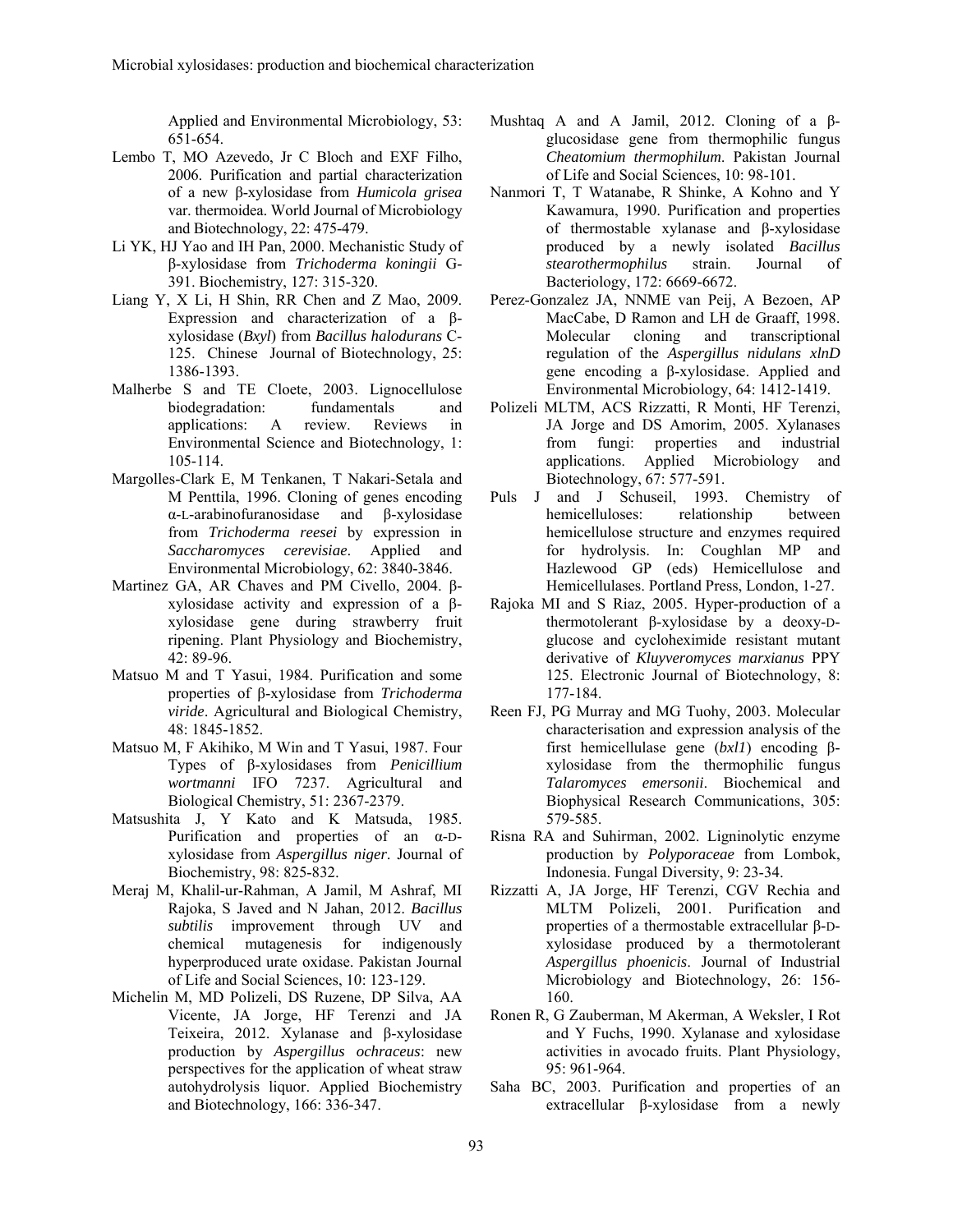isolated *Fusarium proliferatum.* Bioresource Technology, 90: 33-38.

- Saxena S, HP Fierobe, C Gaudin, F Guerlesquin and JP Belaich, 1995. Biochemical properties of βxylosidase from *Clostridium cellulolyticum*. Applied and Environmental Microbiology, 61: 3509-3512.
- Shallom D and Y Shoham, 2003. Microbial hemicellulases. Current Opinion in Microbiology, 6: 219-228.
- Shao W and J Weigel, 1992. Purification and characterization of a thermostable β-xylosidase from *Thermoanaerobacter ethanolicus*. Journal of Bacteriology, 174: 5848-5853.
- Shao W, Y Xue, A Wu, I Kataeva, J Pei, H Wu and J Wiegel, 2011. Characterization of a novel βxylosidase *XylC*, from *Thermoanaerobacterium saccharolyticum*  JW/SL-YS485. Applied and Environmental Microbiology, 77: 719-726.
- Shenq-Chyi C, C Hui-Chin, C Min-Kuei and W Ding-Ling, 2005. Purification and characterization of β-xylosidase from an isolated *Xylaria regalis*. Fungal Science, 20: 105-112.
- Silva AED, HR Marcelino, MCS Gomes, EE Oliveira, TN Jr and EST Egito, 2012. Xylan, a promising hemicellulose for pharmaceutical use, products and applications of biopolymers, Dr. Johan Verbeek (Ed.), ISBN: 978-953-51- 0226-7.
- Smith BG and PJ Harris, 1999. The polysaccharide composition of Poales cell walls: Poaceae cell walls are not unique. Biochemical Systematics and Ecology, 27: 33-53.
- Subramaniyan S and P Prema, 2002. Biotechnology of microbial xylanases: Enzymology, molecular biology and application. Critical Reviews in Biotechnology, 22: 33-46.
- Subramaniyan S, 2000. Studies on the production of bacterial xylanases. Ph.D. Thesis, Cochin University of Science and Technology, Kerala, India.
- Sunna A and G Antranikian, 1997. Xylanolytic enzymes from fungi and bacteria. Critical Reviews in Biotechnology, 17: 39-67.
- Suryani, T Kimura, K Sakka and K Ohmiya, 2003. Sequencing and expression of the gene encoding the *Clostridium stercorarium* βxylosidase *Xyl43B* in *Escherichia coli*. Bioscience, Biotechnology and Biochemistry, 3: 609-614.
- Susan L, Bachmann and AJ McCarthy, 1989. Purification and characterization of a thermostable β-xylosidase from *Thermomonospora fusca.* Journal of General Microbiology, 135: 293-299.
- Suzuki T, E Kitagawa, F Sakakibara, K Ibata, K Usui and K Kawai, 2001 Cloniong, expression and characterization of a family 52 β–xylosidase gene (*xysB*) of a multiple-xylanase-producing Bacterium, *Aeromonas caviae* ME-1, Bioscience, Biotechnology and Biochemistry, 65: 487-494.
- Terrasan CRF, B Temer, MCT Duarte and EC Carmona, 2010. Production of xylanolytic enzymes by *Penicillium janczewskii*. Bioresource Technology, 101: 4139-4143.
- Tuohy MG, J Puls, M Claeysens, M Vrsanska and MP Coughlan, 1993. The xylan-degrading enzyme system of *Talaromyces emersonii*: novel enzymes with activity against aryl β-Dxylosides and unsubstituted xylans. Biochemical Journal, 290: 515-523.
- Turner P, G Mamo and EN Karlsson, 2007. Potential and utilization of thermophiles and themostable enzymes in biorefining. Microbial Cell Factories, 6: 9.
- Utt EA, CK Eddy, KF Keshav and LO Ingram, 1991. Sequencing and expression of the *Butyrivibrio fibrisolvens xylB* gene encoding a novel bifunctional protein with β-D-xylosidase and alpha-L-arabinofuranosidase activities. Applied and Environmental Microbiology, 57: 1227-1234.
- van Peij NNME, J Brinkmann, M Vrsanska, J Visser and LH de Graaff, 1997. β-xylosidase activity, encoded by *xlnD*, is essential for complete hydrolysis of xylan by *Aspergillus niger* but not for induction of the xylanolytic enzyme spectrum. European Journal of Biochemistry, 245: 164-173.
- Wagschal K, D Franqui-Espiet, CC Lee, HG Robertson and WSD Wong, 2007. Cloning, expression and characterization of a glycoside hydrolase family 39 xylosidase from *Bacillus halodurans* C-125. Applied Biochemistry and Biotechnology, 146: 69-78.
- Wakiyama M, K Yoshihara, S Hayashi and K Ohta, 2008. Purification and properties of an extracellular β-xylosidase from *Aspergillus japonicas* and sequence analysis of the encoding gene. Journal of Bioscience and Bioengineering, 106: 398-404.
- Wakiyama M, M Miyatake and S Hayashi, 2006. Purification and characterization of xylan degradation enzymes from *Penicillium citrinum*. Proceedings for the 8th cross straits symposium on materials, energy and environmental science, Pusan National University, Korea, 89-90.
- Wegener S, RF Ransom and JD Walton, 1999. A unique eukaryotic β-xylosidase gene from the